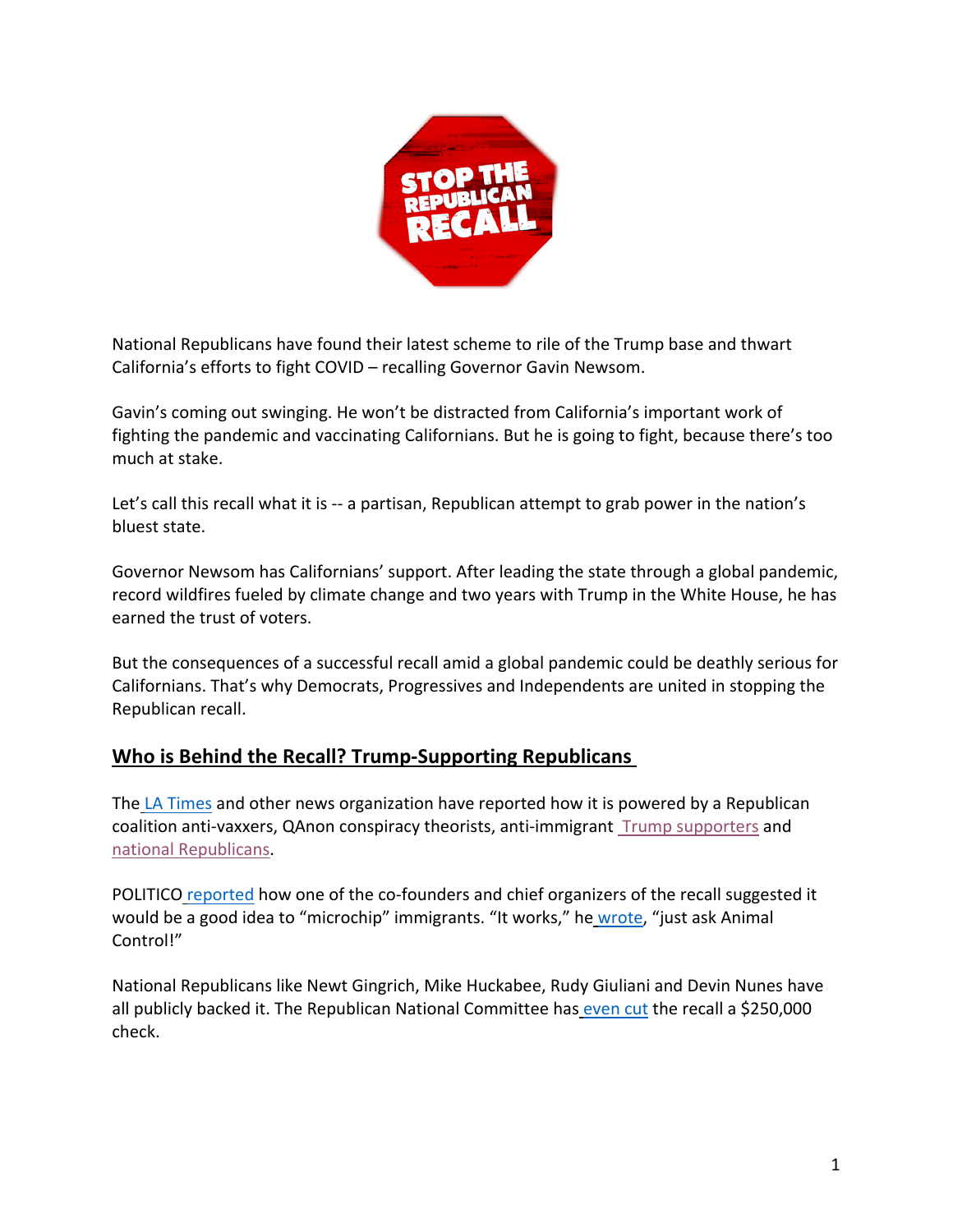Instead of fighting COVID-19, Republicans are pulling a page from the Trump playbook and attacking Californians. In fact, a Republican recall will cost the state \$100 million – money that could be used to help vaccinate our communities.

# **Governor Newsom's Pandemic Leadership Has Earned Him the Trust of Californians**

Governor Newsom is boldly leading California through an unprecedented series of crises, including devastating wildfires, a national economic downturn and the worst pandemic in 100 years.

He is working every day against difficult odds to keep our families safe, distribute vaccines, protect families from eviction and provide billions in direct relief to individuals and struggling small businesses.

Under Governor Newsom's leadership, California is winning the war against the pandemic:

California has administered over 11 million vaccinations

· California has distributed more vaccines than all but 5 countries and has built the most robust distribution system in the country

· And importantly, it's reserving 40% of these vaccines for the most at risk zip codes

Governor Newsom is also fighting to ensure every Californian has the support they need during a national economic downturn:

Using the state surplus to deliver direct relief, the Golden State Stimulus  $-$  \$600 cash payments to nearly 6 million Californians.

Launching the largest small business grant program in the nation, more than \$2.6 billion.

• Providing millions of dollars in fee relief to hundreds of thousands of businesses that have been impacted by COVID-19.

\$100 million in emergency financial aid for community college students

Distributed \$75 million in direct relief to undocumented residents who were denied aid by the federal stimulus program

# **Governor Newsom's Record of Bold Reforms**

Upon his election, Governor Newsom vowed to reanimate the California Dream and help create a California for All – a place where every Californian can achieve a better life, regardless of where they start out. After just two years, California has passed big reforms to make life better for our families, including…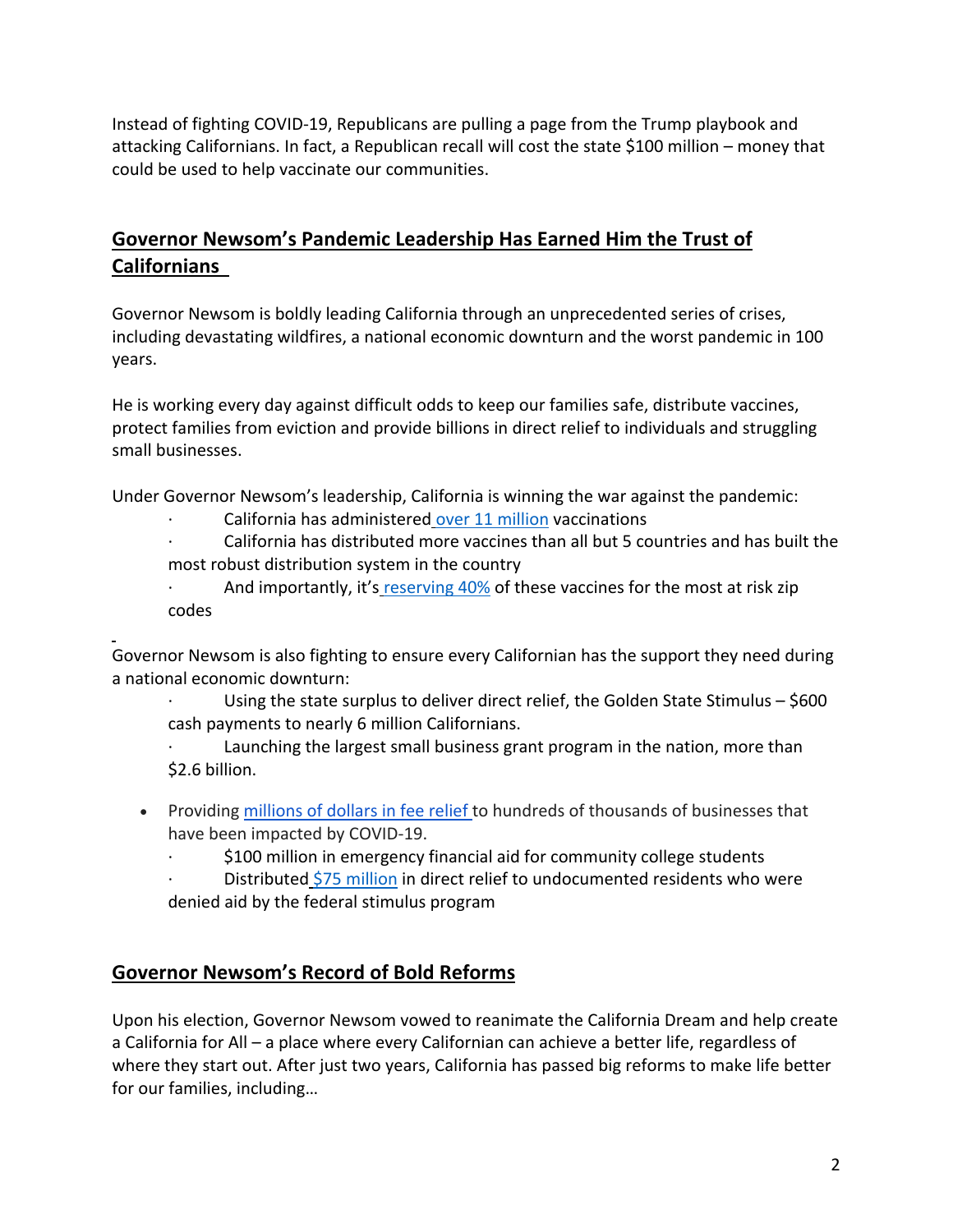#### **Protected our civil rights and fought against systemic racism**

- Citing the racism in our criminal justice system, Governor Newsom placed a moratorium on the death penalty – halting 737 executions.
- · Outlawed private, for-profit prisons and immigration detention centers
- · Issued an official apology to all Native American Peoples for violence, mistreatment and neglect inflicted upon them throughout our state's history
- · Signed a first-in-the-nation bill to make recommendations for providing reparations for slavery

Appointed California's first Latino U.S. Senator, first Black Secretary of State & first openly gay California Supreme Court Justice

- · Created \$1 billion permanent fund to provide safe and affordable drinking water to the 300 communities in California who lack it
- Issued executive order ensuring every Californian received a mail in ballot during the pandemic
- · Eliminated barriers that block former inmate fire crews from becoming career firefighters

#### **Passed first-in-the-nation reforms to reform our criminal justice system**

- Governor Newsom signed into law the nation's strongest police use-of-force standard, protecting and valuing human life
- · Outlawed private, for-profit prisons and immigration detention centers
- Banned all chokeholds in California in response to the killing of George Floyd
- Passed the nation's first bill requiring Independent investigations by the Attorney General of all police shootings of unarmed individuals
- · Signed new laws to reform California's juvenile justice system, break the school to prison pipeline and phase out state-operated youth prisons

## **Created more housing for the unhoused than any Governor in history**

- Created a national model for stable housing for more than 33,000 unhoused Californians through Project Roomkey
- Purchased 6,000 permanent supportive housing units though Homekey adding more permanent supporting housing than any California Governor in history at 1/3 of the cost

Passed the nation's strongest statewide eviction protections for renters amid the pandemic

Provided billions in funding to build, preserve and protect more housing

#### **Doubled Down in California's Fight Against Climate Change & Big Polluters**

- Under Gavin Newsom, California became the first state to ban sales of new fossil fueled powered cars by 2035
- · Vowed to conserve 30 percent of land and coastal water by 2030, joining 38 nations.
- Strengthened the state's fuel standards for heavy-duty trucks, one of the biggest
- sources of pollution, and required the nation's first smog check for these vehicles
- Signed bill making California the first state to ban sales of fur products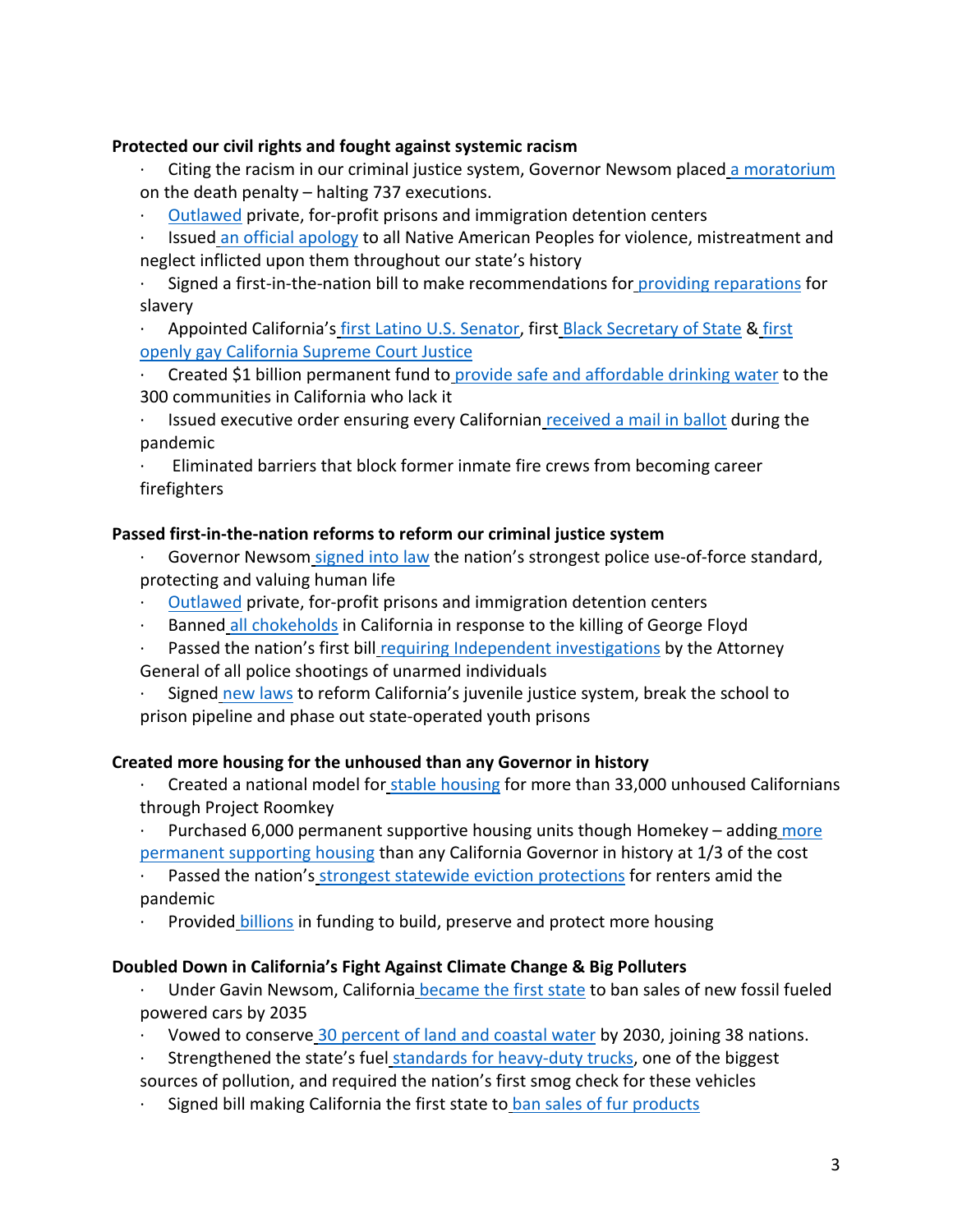· Invested more than ever before in first responders, wildfire resilience and firefighting technology

# **Delivered Big for Working Families**

Passed historic legislation expanding California paid family leave from six to eight weeks for each parent

- Doubled the earned-income tax credit for low income families
- Signed first-in-the-nation bill targeting misclassification of workers across sectors

· Expanded paid sick leave to every Californian during the pandemic, regardless of whether they were covered by federal law

Signed long-sought legislation allowing childcare providers the right to unionize

## **Expanded Health Care Access & Took on Big Pharma**

· California became the first state to expand subsidies for low- and middle-income Californians that help them get covered

- · Harnessed California's market power against Big Pharma and launched the nation's first single-purchaser-system for prescription drugs
- Signed legislation blocking Big Pharma's ability to delay lower cost generic drugs from entering the marketplace
- · Required all UC and CSU campuses to make medication abortions available at campus health centers
- · Signed legislation allowing pharmacists to provide PREP to Californians without a prescription
- · California became the first state to expanded Medi-Cal access for undocumented individuals ages 19-25
- Ensured access to healthcare for COVID-19 diagnostic and treatment services for all uninsured Californians

## **Record Investments in Education & Our Kids Future**

- · Provided two tuition free years of community college to any first-time student
- · Ensured no tuition increases for UC and CSU students since becoming Governor

Made largest ever investment in K-12 public schools, including big increases in special education

 $\cdot$  Expanded early childhood and childcare and put the state on the path to universal prekindergarten

· Increased financial aid and created a financial aid award for student parents

Signed the nation's first law allowing student athletes to profit off their name image and likeness

## **Supported Immigrant Communities & Refugees**

- Made California the first state to expand access to Medi-Cal for undocumented individuals ages 19-25
- Pulled back the California National Guard from Trump's mission on the southern border